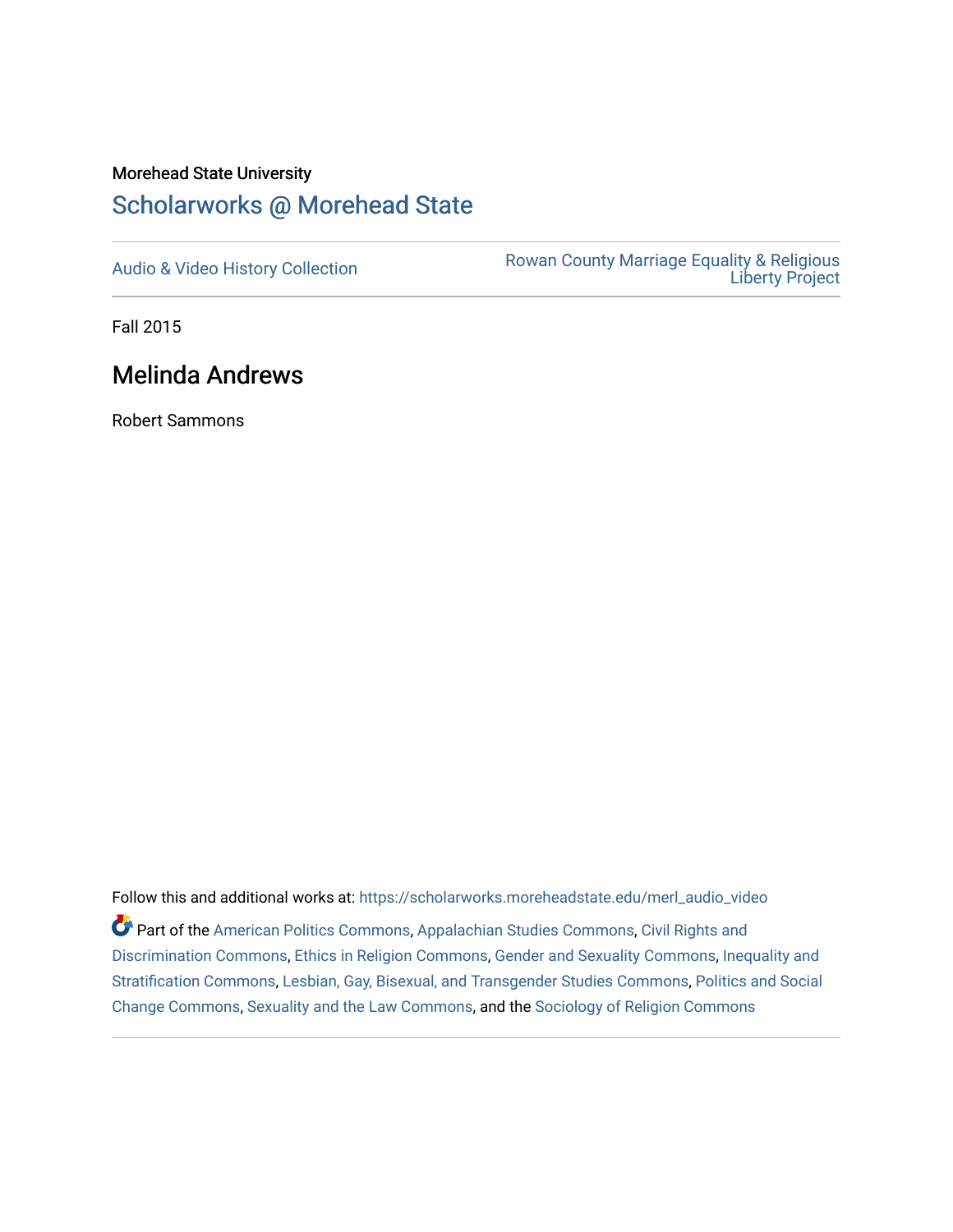## **Melinda Andrews**

Interviewer: This is a conversation with Melinda Andrews for the Kentucky marriage equality and religious liberty oral history project. We're in the seminar room of the library at Morehead State University campus located in Rowan County, Kentucky. Today is August 10, 2016 and the time is 10:30am. My name is Sherry Kelly and, Melinda, I'd like to thank you for coming. Being willing to help us out with this project that we're doing.

I would like to ask you just a little bit of biographical information. Where were you born? And if you wanna tell, a little bit about where you grew up.

Andrews: Of course. I was born in Mount Sterling because when we were little we lived in Owensville. There was no hospital there but we lived in Owensville for until I was about six or seven they were moved to Fleming County. We lived there until I married so then I moved to Morehead.

Interviewer: Okay. Do you want to tell us about some of your childhood experiences?

R: I mean, I grew up on a dairy farm. I was a tomboy so.

Interviewer: Okay. What about your current occupation?

Andrews: Right now, I'm disabled.

Interviewer: What about your religious upbringing? Do you want to elaborate on that?

Andrews: Really occasionally when we were young we went to my grandmother's church. About all I can remember, the church was, we had to be very quiet. So really, we knew about God but that was about all. I just knew about it. That, you know, we were supposed to go by His, you know, Commandments and all. But I didn't have a relationship with Him at that time. Interviewer: What about your current church membership or involvement with church right now?

Andrews: I go to House of Prayer. I've been going there for about 17 years now. Let's see there…my sister, she had been going there for a couple years and she kept bugging me at that time to come to church. I lived in Nicholasville at that time so it was about an hour and a half drive but I decided to come one Sunday and I got saved. So, I continued to come to church there until me and my ex-husband got divorced. And then I moved back to Morehead and I've still gone there ever since.

Interviewer: You kind of told me a little bit about how you got involved but do you want to elaborate more about how you became involved with your current church?

Andrews: I'm not sure. I mean, I… Interviewer: You've kind of already answered that question.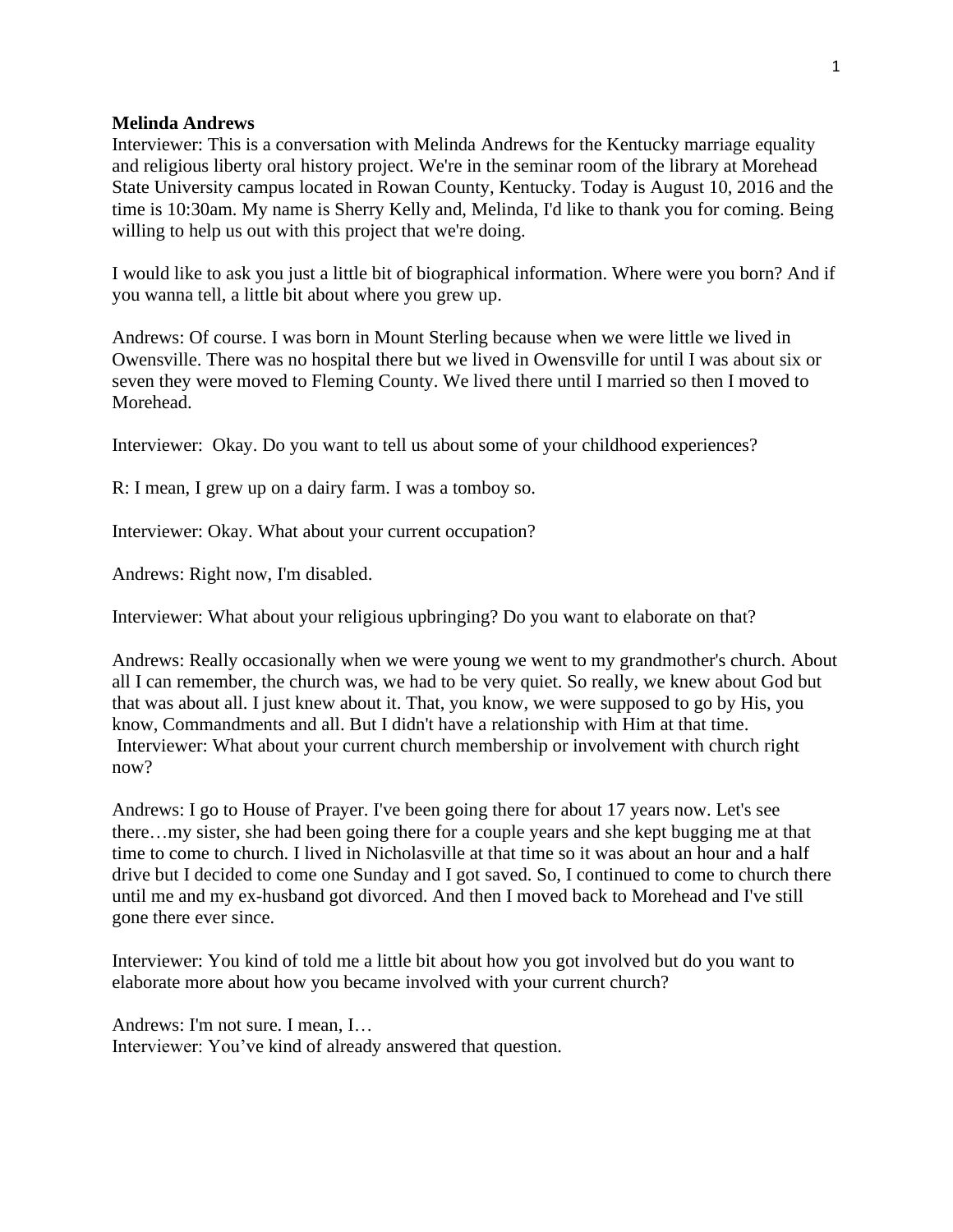Andrews: Yes, I have. I'm a Sunday school teacher because once I started there after a couple years I became an assistant to the Sunday school teacher and then she eventually moved to another church with her husband and I took over the class. So, I just teach six, seven, and eightyear-olds.

Interviewer: How did you become involved in the religious liberty movement?

Andrews: Really, I heard about it on, you know, on TV about what was going on and they talked about it at church and God just put it on my heart to go down one day. The day of the rally.

Interviewer: How did you first react to the US Supreme Court's decision not to or well, to issue same-sex marriage license?

Andrews: I was very saddened. To me, our country has been going downhill. That just, look, it's just such a horrible thing that this is what the government decided. Not the people. I mean they made it a ruling, but God had already made rules on this before.

Interviewer: And, what was your reaction to the Rowan County Clerk's decision not to issue marriage license to either straight or gay couples?

Andrews: I totally agreed with her. Yeah. Because of her religious beliefs, she could not do it. If she did, then she would be going against her beliefs.

Interviewer: What was your involvement in the movement?

Andrews: Really, I just went that day and someone gave me a sign to hold. But I just talked to some of the people that were there. I mean, just went to support Kim in that decision.

Interviewer: You mentioned that day that you went. What day was that that when you first went? If you remember.

Andrews: I don't remember the date. I just remember that was the first rally that they had in Rowan County for it. That was the day that, I'm trying to remember, she hadn't been arrested then because she was still in her office. But that was the first day that they had said that she had to and she was saying no, that she was not going to so.

Interviewer: Were there other protesters the other side? Andrews: Oh, my god, yes. Both sides.

Interview: Did you participate in the protest?

Andrews: By participating, did I go up and talk with some of them? Yes. Some of them were very angry that day. Some of them were very calm. I talked to some who, yeah, I was cussed out, told, you know, that I deserved to die. You know, at that point I basically, stepped back, not out of fear but just because I didn't want to antagonize them anymore, antagonize them. And then I talked to some of the other ones who were a little calmer and all. But eventually, the girls that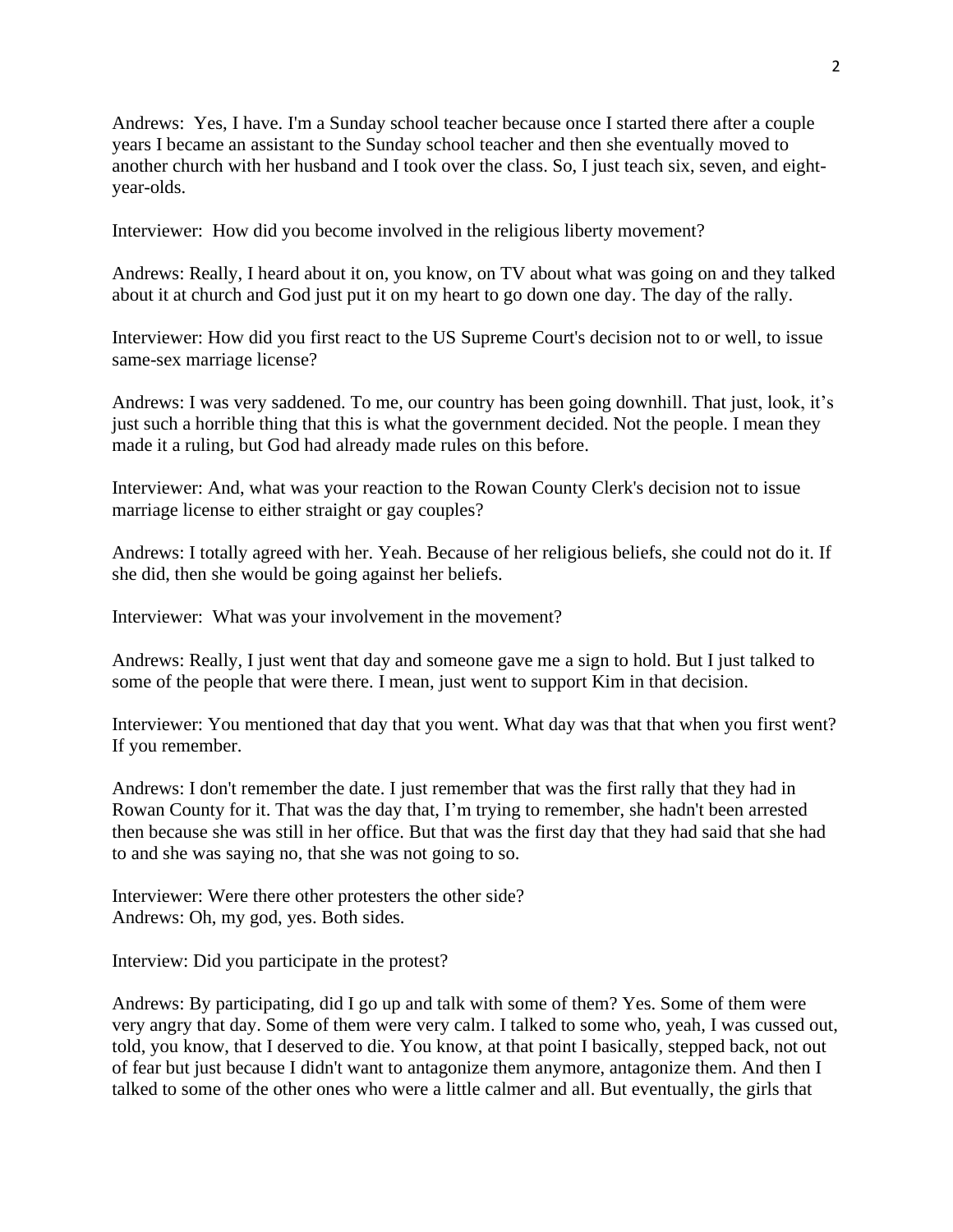had thrown the fit, they left and some of the others came to me and apologized for the things that the others had said now.

Interviewer: Why was the protest important to you?

Andrews: They were telling her that she had to do it, that it was a ruling. When she was elected, it wasn't a law, and therefore she didn't run for that office knowing that she was going to have to do this. They made that ruling afterwards. Therefore, she should have had the choice not to, but they didn't want to give her that choice.

Interviewer: What was your immediate goal?

Andrews: To support Kim. To let her know that there are other Christians out there who had the same belief and that we respected what she was doing and we were trying to give her encouragement.

Interviewer: Would you think that the environment there was safe or unsafe? What was it like?

Andrews: Like I said, there were some who were very angry and were screaming and, you know, chanting. But there are others who are calm, that they just wanted to have their say. There was one young girl I remember that she came and asked me, she says "hey, do you think that I'm an abomination" because they were saying that this was an abomination. Don't know. She's not an abomination, you know. God created her the same as He created us. What was the abomination was that lifestyle that she was living, but not her. He loved her just as much as He… He loves her just as much as he loves us. Or me. She also asked me, did I not think that since the Bible had been written over 2,000 years ago would God not have changed his mind on some of these things. And I borrowed a Bible from a gentleman that was there and I showed her in Revelations, the last chapter in Revelations, where it says that nothing should be added or taken from this book or all the plagues would be upon that person.

Interviewer: Did you feel safe most of the time while you were there?

Andrews: Yeah. Like I said, I had one individual who said that, you know, I should die. But no, they didn't, nobody was violent or anything. When they would try to become violent, you know, people on our side or their side, you know, I would remind them we're not here to fight we're here just to voice. This is supposed to be a calm place you know. So, you know, sometimes I felt like I was there just to kind of keep the peace but no, I did not feel unsafe at all.

Interviewer: Were your tactics effective do you think?

Andrews: As on trying to keep people peaceful? I think that was, but on talking with some of the people do I think that I was successful? I mean, I told them what the Bible says, but they were not wanting to hear that. Yeah. And it saddened me because like I said one of the young ladies that I talked to she was so sweet, so nice and it just broke my heart.

Interviewer: What would you have done differently?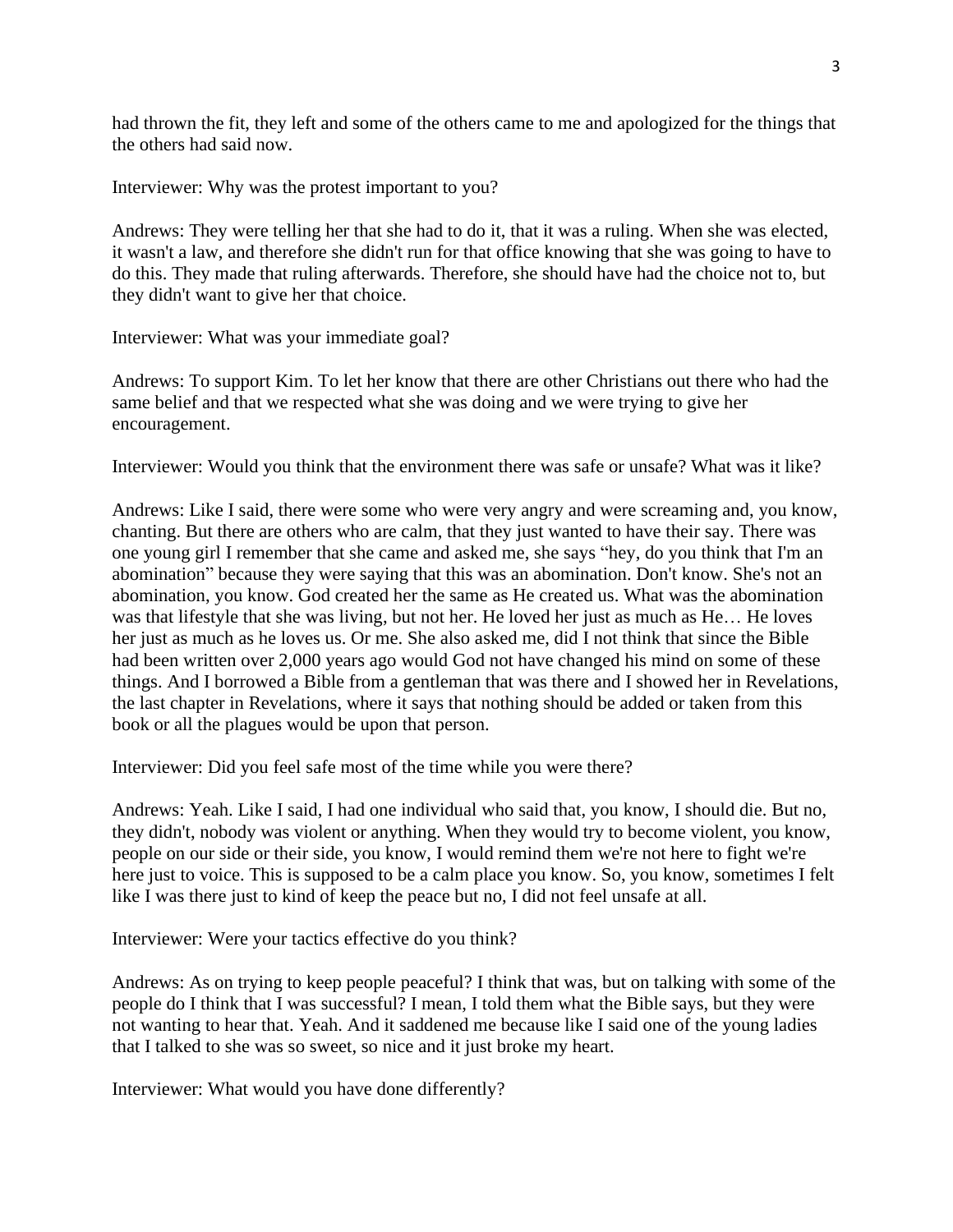Andrews: Probably been more prepared to give them some of the answers that they wanted. Which I could have. But otherwise nothing that I know of. I was there to support Kim and that's what I did.

Interviewer: Do you believe that your involvement in the protests made a difference in the outcome?

A: I believe every voice has a right to be heard. Mine and theirs. And I believe that every voice was heard. I believe that that was part of the outcome. But, me as an individual, I was just a voice. I was nothing, you know. It was not because of me or anything.

Interviewer: Did you think that the Rowan County Clerk best represented the cause of religious liberty?

Andrews: I don't think that it was a thing of best representative. I think that she was the one that God had put there at that time.

Interviewer: What do you believe was the appropriate way to handle the situation?

Andrews: By the situation do you mean how they handled Kim?

Interviewer: This situation being, you know, the Supreme Court had said and, you know, they're going to start issuing marriage licenses to same-sex couples and she said, you know, basically that she would didn't want to do that. Do you think that was the best way for her to handle that and even maybe even with going through it legally?

Andrews: I think that like I said she when she took the office that was not a ruling and she should have been given the choice of whether she wanted to or not. If there are others there who were agreeable to do this, you know, that was between them and God. But, you know, do I think it should have been allowed no. No, I don't think that she should have been trying to be forced to do it.

Interviewer: Do you think she deserved to be imprisoned?

Andrews: No. No I don't. She was standing for what she believed in. But sometimes we have to…the boss says we will be persecuted and I think that that was a persecution that she had to go through to make her statement.

Interviewer: Do you think she should have received any punishment?

Andrews: Me personally? I don't think that she should. As I said, she should have been given the option. The others that worked there should have been given the option. If they did not want to do it, then one of the other officers should been able to do this. If it was a law, but I don't think she should have been made to do it.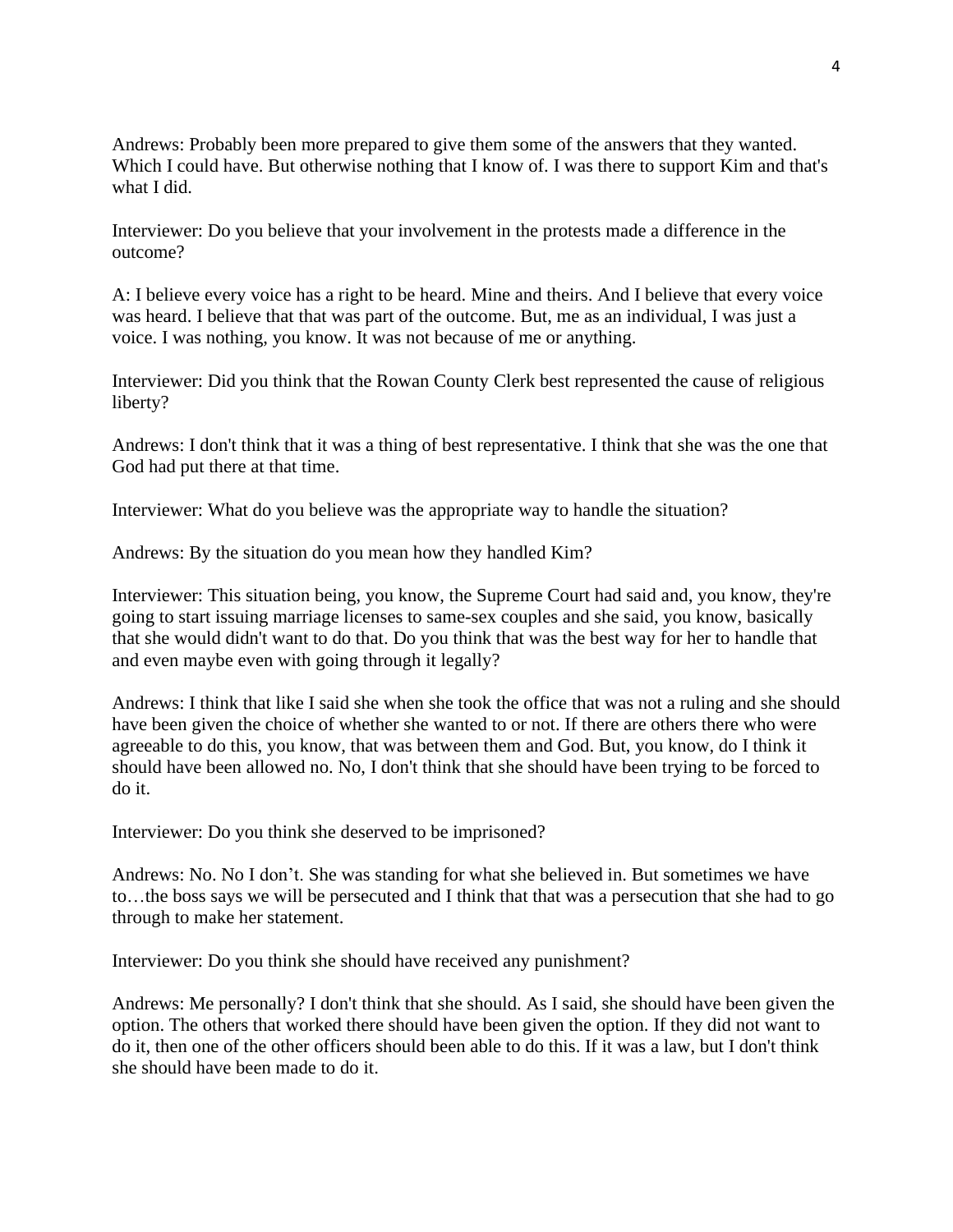Interviewer: What were your thoughts upon her release?

Andrews: I was glad. I kind of wish that the others that had been with her, had stood with her even if it meant going to jail because it seemed to me that if you don't make your stand, if you back down then you're not making a stand.

Interviewer: What about your thoughts on the reactions of your local elected officials?

Andrews: I really don't know how to answer that one. I think they did what they had to do. Did they want to arrest her? No. I don't think so. But I think that they did their duty which they had to, because when they were sworn into office that was what they were sworn in to do. When she was sworn in to office that was not law, but when they were it was.

Interviewer: What about the media attention? Do you think that the attention of the media gave for this was appropriate?

Andrews: I think it was bias. I mean, I'm sorry, but I do. But then most things anymore on the media is bias.

Interviewer: Biased in what way?

Andrews: If you disagree with the changes that they want to evoke, such as gay marriages, the bathrooms, going to bathrooms, you know, you can go to whatever bathroom you decide to go to. I'm sorry. I don't know whether I answered your question or not, but…

Interviewer: What are your opinions on the outcomes of the religious liberty movement?

Andrews: What I would have loved to have happened was for them to say no, that gay marriages were illegal. I am glad that they have allowed Kim to not have to sign that paper. But then I allow the legal things that they are doing. I'm saddened by it more. But at least she does not have to do this.

Interviewer: Would you call your efforts a victory or a failure?

Andrews: I don't know that it was either. I do know that about a week later I got an email from a woman, and I'm sorry I cannot remember which state but I think it was Canada, and she was telling me that she was proud of the fact that I had gone to the rally to stand up for my beliefs. That she was trying to teach her children, you know, what to stand by and to stand by their beliefs and all, and that made me feel very good. Not proud of myself but very good that someone else had been touched too.

Interviewer: How you think Rowan County has changed because of these events? Andrews: Regrettably, I think we have been divided by it. I wish that we could have all come together but everybody has different beliefs and regrettably, some beliefs will divide people.

Interviewer: So, you think that Rowan County has been drawn further apart or closer together?